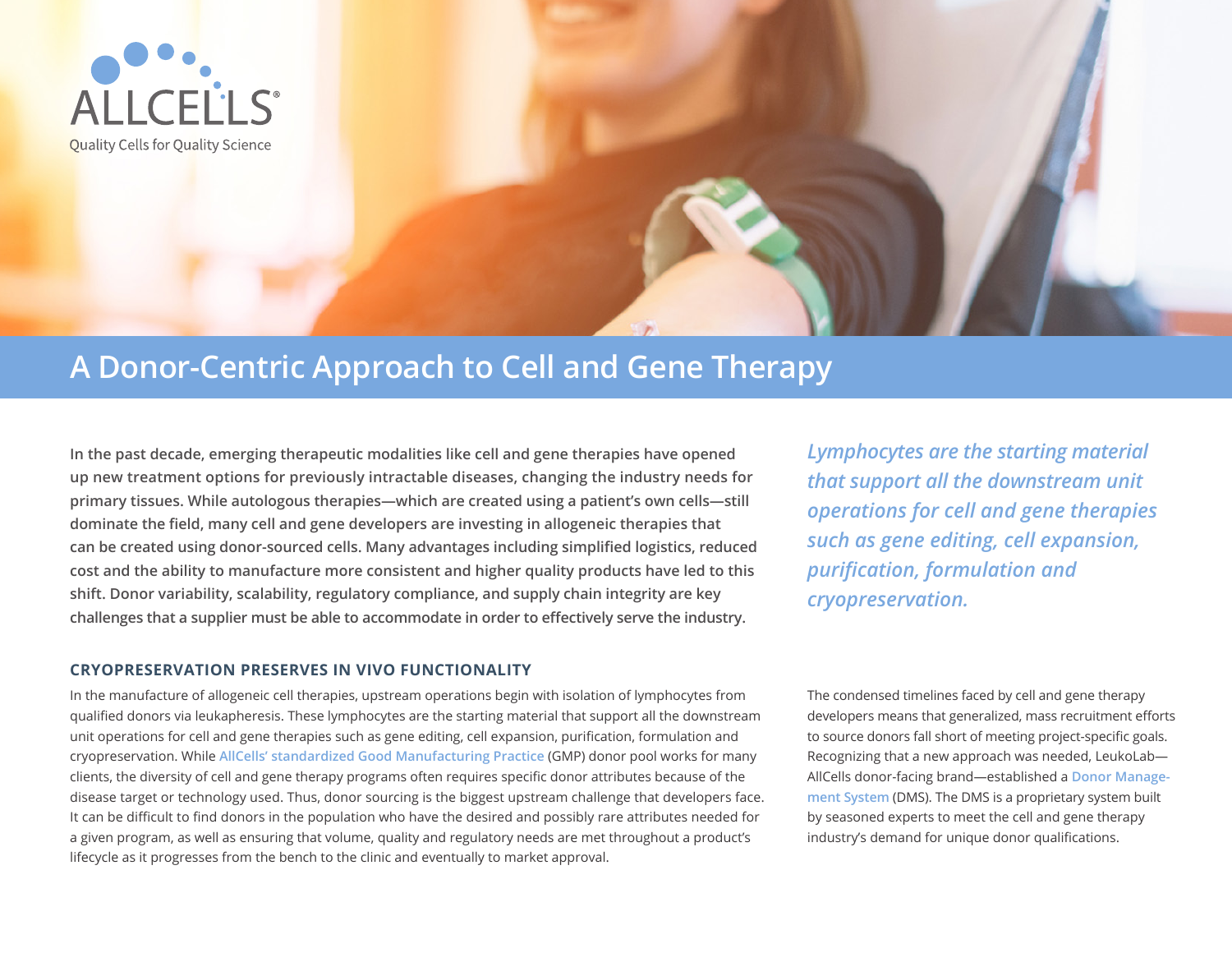# **DONOR MANAGEMENT SYSTEM (DMS)**

The DMS was designed to provide a better way to target donors with the desired attributes to meet researchers' specific program requirements and build upon the relationships that LeukoLab curates with its individual donors. Researchers are supported throughout their product lifecycle by a multi-departmental team and proprietary DMS software to navigate donor requirements from inception to commercialization based on timeline, risk and cost considerations. Whether a project has specific donor criteria, screening needs, collection cadence requirements or timeline restrictions, the Donor Management team can create customized solutions to ensure a high conversion from donor identification to successful collections. Years of experience in donor recruitment allows the Donor Management team to know how many donors must enter the screening funnel to achieve the number of qualified donors needed to fulfill the demand to meet the end goal (i.e., based on the desired donor attribute and its frequency in the population) and the best strategies to attract those potential donors with targeted recruitment campaigns. **[AllCells' Donor Management Services](https://allcells.com/services/donor-management-program/)** comprise four key areas focused on donor recruitment, screening, monitoring, and retention.

*The Donor Management team can create customized solutions to ensure a high conversion from donor identification to successful collections.*



#### **Recruitment**

Dynamic movement of individuals in/out of the potential donor pool is normal, but necessitates active and ongoing donor recruitment efforts to ensure successful identification and priority allocation of donors based on client's study-specific attributes. Along with stringent and robust collection processes donor variability is minimized and reliability and recallability are built into the program.



# **Screening**

Donors are qualified for research or clinical-grade donations based on health history and standard or extended viral testing in compliance with FDA 21 CFR 1271, respectively. The Donor Management team can coordinate client-specified protocols by collecting screening material from potential donors that can be tested by the customer or 3rd party prior to acceptance into a program. All collections are conducted at FDA-registered, AABB-compliant facilities across the United States.



# **Monitoring**

The Donor Management team actively monitors the client-specific donor pool to ensure that donor eligibility status is maintained to mitigate the risk of failed collections. Ongoing screening is based on standard 7-, 30-, and 90-day intervals, or customized to client needs.



#### **Retention**

Donors reserved for specific projects are engaged and motivated through education and communication, which fosters a highly reliable and recallable pool with low failure rates. A minimum donor pool size is maintained to ensure supply continuity.

*AllCells' Donor Management Services comprise four key areas focused on donor recruitment, screening, monitoring, and retention.*